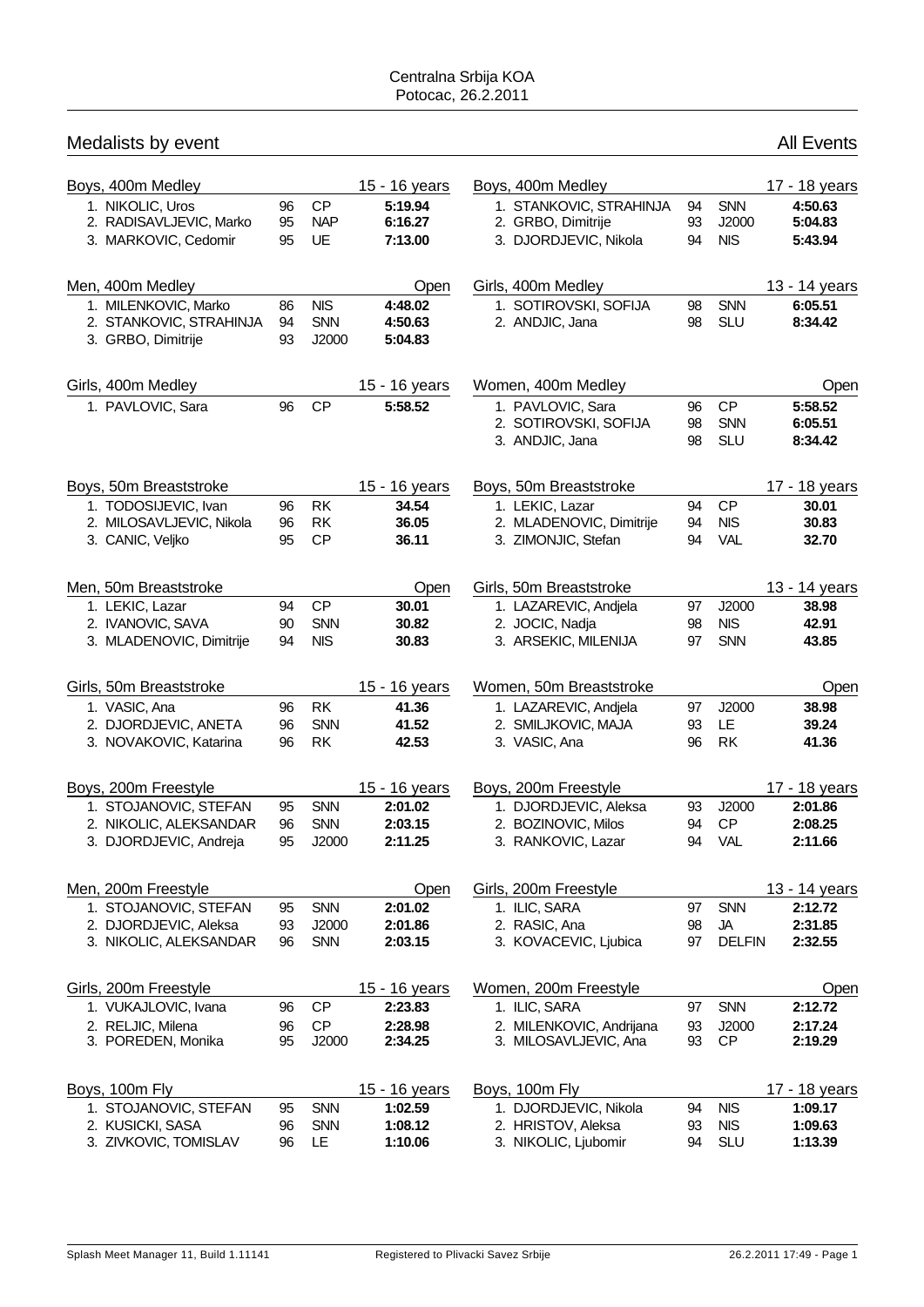| Men, 100m Fly                                                         |                |                                       | Open                          | Girls, 100m Fly                  |          |                   | 13 - 14 years      |
|-----------------------------------------------------------------------|----------------|---------------------------------------|-------------------------------|----------------------------------|----------|-------------------|--------------------|
| 1. STOJANOVIC, STEFAN<br>2. SEKULOVIC, Sekul<br>3. MILICEVIC, Nemanja | 95<br>97<br>92 | <b>SNN</b><br><b>RK</b><br><b>NAP</b> | 1:02.59<br>1:04.09<br>1:04.99 | 1. COJIC, NINA<br>2. CIRIC, JANA | 98<br>97 | <b>SNN</b><br>SNN | 1:08.09<br>1:10.75 |
| Girls, 100m Fly                                                       |                |                                       | 15 - 16 years                 | Women, 100m Fly                  |          |                   | Open               |
| 1. PAVLOVIC, Sara                                                     | 96             | CP                                    | 1:15.24                       | 1. COJIC, NINA                   | 98       | SNN               | 1:08.09            |
| 2. POREDEN, Monika                                                    | 95             | J2000                                 | 1:26.17                       | 2. CIRIC, JANA                   | 97       | <b>SNN</b>        | 1:10.75            |
|                                                                       |                |                                       |                               | 3. PAVLOVIC, Sara                | 96       | <b>CP</b>         | 1:15.24            |
| Boys, 100m Backstroke                                                 |                |                                       | 15 - 16 years                 | Boys, 100m Backstroke            |          |                   | 17 - 18 years      |
| 1. NIKOLIC, Uros                                                      | 96             | <b>CP</b>                             | 1:05.31                       | 1. KOSTIC, Luka                  | 94       | <b>NIS</b>        | 1:10.69            |
| 2. JOVIC, Vukasin                                                     | 96             | CP                                    | 1:10.23                       | 2. KUJUNDZIC, Stefan             | 93       |                   | KRALJEVO 1:13.87   |
| 3. VUKADINOVIC, Uros                                                  | 95             | <b>RK</b>                             | 1:19.21                       | 3. RASIC, Ilija                  | 93       | <b>JA</b>         | 1:21.46            |
| Men, 100m Backstroke                                                  |                |                                       | Open                          | Girls, 100m Backstroke           |          |                   | 13 - 14 years      |
| 1. STOJILKOVIC, Milan                                                 | 89             | <b>NIS</b>                            | 1:04.05                       | 1. RASIC, Ana                    | 98       | <b>JA</b>         | 1:18.74            |
| 2. BOZINOVIC, MARKO                                                   | 92             | <b>SNN</b>                            | 1:05.28                       | 2. MILOSAVLJEVIC, Andjela        | 97       | <b>RK</b>         | 1:21.34            |
| 3. NIKOLIC, Uros                                                      | 96             | <b>CP</b>                             | 1:05.31                       | 3. DJOKOVIC, ANJA                | 98       | <b>SNN</b>        | 1:30.27            |
| Girls, 100m Backstroke                                                |                |                                       | 15 - 16 years                 | Women, 100m Backstroke           |          |                   | Open               |
| 1. DJORDJEVIC, KRISTINA                                               | 96             | <b>SNN</b>                            | 1:14.45                       | 1. DJORDJEVIC, KRISTINA          | 96       | <b>SNN</b>        | 1:14.45            |
| 2. MARKOVIC, Sara                                                     | 95             | <b>CP</b>                             | 1:14.63                       | 2. JOVANOVIC, Ksenija            | 99       | <b>RK</b>         | 1:14.52            |
| 3. DJOKIC, Danica                                                     | 96             | <b>NAP</b>                            | 1:14.92                       | 3. MARKOVIC, Sara                | 95       | <b>CP</b>         | 1:14.63            |
| Boys, 200m Breaststroke                                               |                |                                       | 15 - 16 years                 | Boys, 200m Breaststroke          |          |                   | 17 - 18 years      |
| 1. TODOSIJEVIC, Ivan                                                  | 96             | <b>RK</b>                             | 2:49.98                       | 1. DIDIC, DIMITRIJE              | 94       | <b>SNN</b>        | 2:44.13            |
| 2. MILOSAVLJEVIC, Nikola                                              | 96             | <b>RK</b>                             | 2:58.74                       | 2. DANICIC, DRAGAN               | 93       | LE.               | 2:45.90            |
| 3. RADONJIC, Dusan                                                    | 96             | <b>MML</b>                            | 3:03.31                       | 3. STANIMIROVIC, Danilo          | 93       | <b>NIS</b>        | 2:58.77            |
| Men, 200m Breaststroke                                                |                |                                       | Open                          | Girls, 200m Breaststroke         |          |                   | 13 - 14 years      |
| 1. MILENKOVIC, Marko                                                  | 86             | <b>NIS</b>                            | 2:25.50                       | 1. LAZAREVIC, Andiela            | 97       | J2000             | 3:06.78            |
| 2. DIDIC, DIMITRIJE                                                   | 94             | <b>SNN</b>                            | 2:44.13                       | 2. COLIC, Vanja                  | 97       | GOC               | 3:25.55            |
| 3. DANICIC, DRAGAN                                                    | 93             | LE                                    | 2:45.90                       | 3. SOTIROVSKI, SOFIJA            | 98       | <b>SNN</b>        | 3:27.02            |
| Girls, 200m Breaststroke                                              |                |                                       | 15 - 16 years                 | Women, 200m Breaststroke         |          |                   | Open               |
| 1. DJORDJEVIC, ANETA                                                  | 96             | <b>SNN</b>                            | 3:23.38                       | 1. SMILJKOVIC, MAJA              | 93       | LE                | 3:04.39            |
| 2. KRAGOVIC, Jana                                                     | 96             | GOC                                   | 3:39.62                       | 2. LAZAREVIC, Andjela            | 97       | J2000             | 3:06.78            |
| 3. MANOJLOVIC, Milica                                                 | 96             |                                       | KRALJEVO 3:41.99              | 3. DJORDJEVIC, ANETA             | 96       | <b>SNN</b>        | 3:23.38            |
| Boys, 50m Freestyle                                                   |                |                                       | 15 - 16 years                 | Boys, 50m Freestyle              |          |                   | 17 - 18 years      |
| 1. NIKOLIC, ALEKSANDAR                                                | 96             | SNN                                   | 25.59                         | 1. DJORDJEVIC, Aleksa            | 93       | J2000             | 23.86              |
| 2. DJORDJEVIC, Andreja                                                | 95             | J2000                                 | 25.96                         | 2. RANKOVIC, Lazar               | 94       | <b>VAL</b>        | 26.38              |
| 3. ZIVKOVIC, Nemanja                                                  | 95             | <b>VAL</b>                            | 27.06                         | 3. AGANOVIC, Bojan               | 94       | <b>CZA</b>        | 26.89              |
| Men, 50m Freestyle                                                    |                |                                       | Open                          | Girls, 50m Freestyle             |          |                   | 13 - 14 years      |
| 1. DJORDJEVIC, Aleksa                                                 | 93             | J2000                                 | 23.86                         | 1. ILIC, SARA                    | 97       | SNN               | 28.19              |
| 2. ZDRAVKOVIC, Igor                                                   | 87             | <b>NIS</b>                            | 25.24                         | 2. CIRIC, JANA                   | 97       | <b>SNN</b>        | 29.11              |
| 3. NIKOLIC, ALEKSANDAR                                                | 96             | <b>SNN</b>                            | 25.59                         | 3. KOVACEVIC, Ljubica            | 97       | <b>DELFIN</b>     | 29.99              |
| Girls, 50m Freestyle                                                  |                |                                       | 15 - 16 years                 | Women, 50m Freestyle             |          |                   | Open               |
| 1. DJOKIC, Danica                                                     | 96             | <b>NAP</b>                            | 30.36                         | 1. ILIC, SARA                    | 97       | <b>SNN</b>        | 28.19              |
| 2. RELJIC, Milena                                                     | 96             | <b>CP</b>                             | 30.43                         | 2. CIRIC, JANA                   | 97       | <b>SNN</b>        | 29.11              |
| 3. MARKOVIC, Sara                                                     | 95             | <b>CP</b>                             | 30.44                         | 3. GROZDANIC, Jelena             | 93       | J2000             | 29.12              |